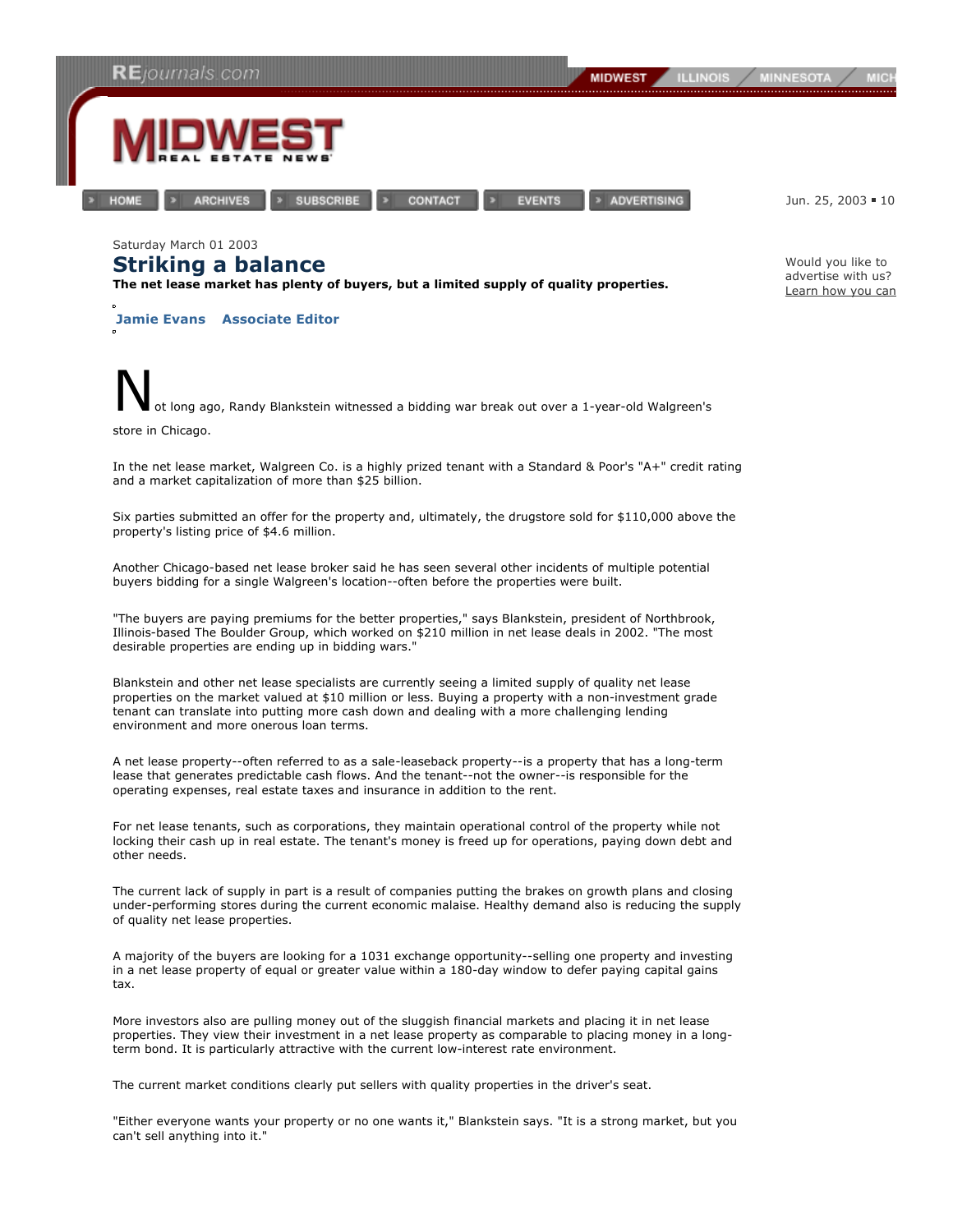**What's available?|**

Michael Houge, CEO and principal of Minneapolis-based Upland Real Estate Group Inc., which specializes in single-tenant net leasing, says he has seen the pool of available properties shrink in recent months.

"Normally, we would have 300 properties on our inventory," he says. "Now we may have 150 of them. Of those, 75 to 100 are extremely attractive compared to the rest."

Net lease properties with investment-grade tenants like Walgreen's are generally being snapped up with lightning speed. Difficulties can remain with locating to buy just below investment grade properties, such as Pier One, Eckerd Corp. and OfficeMax.

Industrial and manufacturing properties generally remain attractive with their stability, flexibility in use and ease in finding a new tenant if one falls through. But they also are not always easy to come by.

"You just have to be there at the right time," says Joe Cosenza, chairman of Inland Real Estate Acquisitions Inc.

Inland recently paid \$19 million for a 489,000 square foot Deere & Co. manufacturing facility in Janesville, Wisconsin, one of three Deere facilities on its acquisition list. It also plans to buy Deere facilities in Davenport, Iowa and Jefferson City, Tennessee.

With non-investment grade tenants, more homework must be done to study a property, says Scott Kipp, managing director at Dallas-based Cardinal Capital Partners Inc. That may include investigating the real estate location, looking at the tenant's financials and considering the possible future lease or reuse possibilities.

"If you own a movie theater and you lose the movie theater [company], it's tough on the reuse," says Kipp, whose company completed \$600 million in net lease transactions in 2002. "With a warehouse, you have broader use."

But the greater the risk taken on a non-investment grade tenant can often lead to a greater reward, Kipp says.

The most readily available net lease properties seem to be restaurants that have non-investment grade tenants. Barry Bain, senior vice president at Brauvin Real Estate in Chicago, says he regularly sees plenty of listings nationwide for sit-down and fast-food restaurants, such as Jack in the Box, International House of Pancakes (IHOP), Golden Corral, Old Country Buffet, Taco Bell, Arby's and Kentucky Fried Chicken.

Marcus & Millichap Real Estate Brokerage Co. worked on about 150-restaurant property deals nationwide in 2002, including about 12 in Illinois, says Bruce Harris, a director in the company's national retail group in Chicago.

He says the restaurant deals often are attractive because of the prices--typically under \$2 million. They can come with leases that increase the rent annually by 1 percent to 2 percent and the restaurant pays rent even if it closes its doors.

Again, Harris agrees that buyers must do their research on a restaurant net lease acquisition, but several factors can mitigate the potential risks of investing in a non-investment grade tenant--such as buying into a good location and making sure the restaurant has strong sales.

"Good store sales are really your security in a restaurant," Harris says.

In the best of all worlds, a buyer would line up the best tenant with the best credit at the best location and get a 10 percent return or better, says Houge at Upland Real Estate. He calls that a "unicorn" and the reality is that they really don't exist. On the flip side, the investor wants to make sure they don't get stuck with a "mule."

"Find a good workhorse," Houge concludes.

## **1031 exchange buyers|**

A majority of buyers of net lease properties valued at up to \$10 million currently are moving out of one